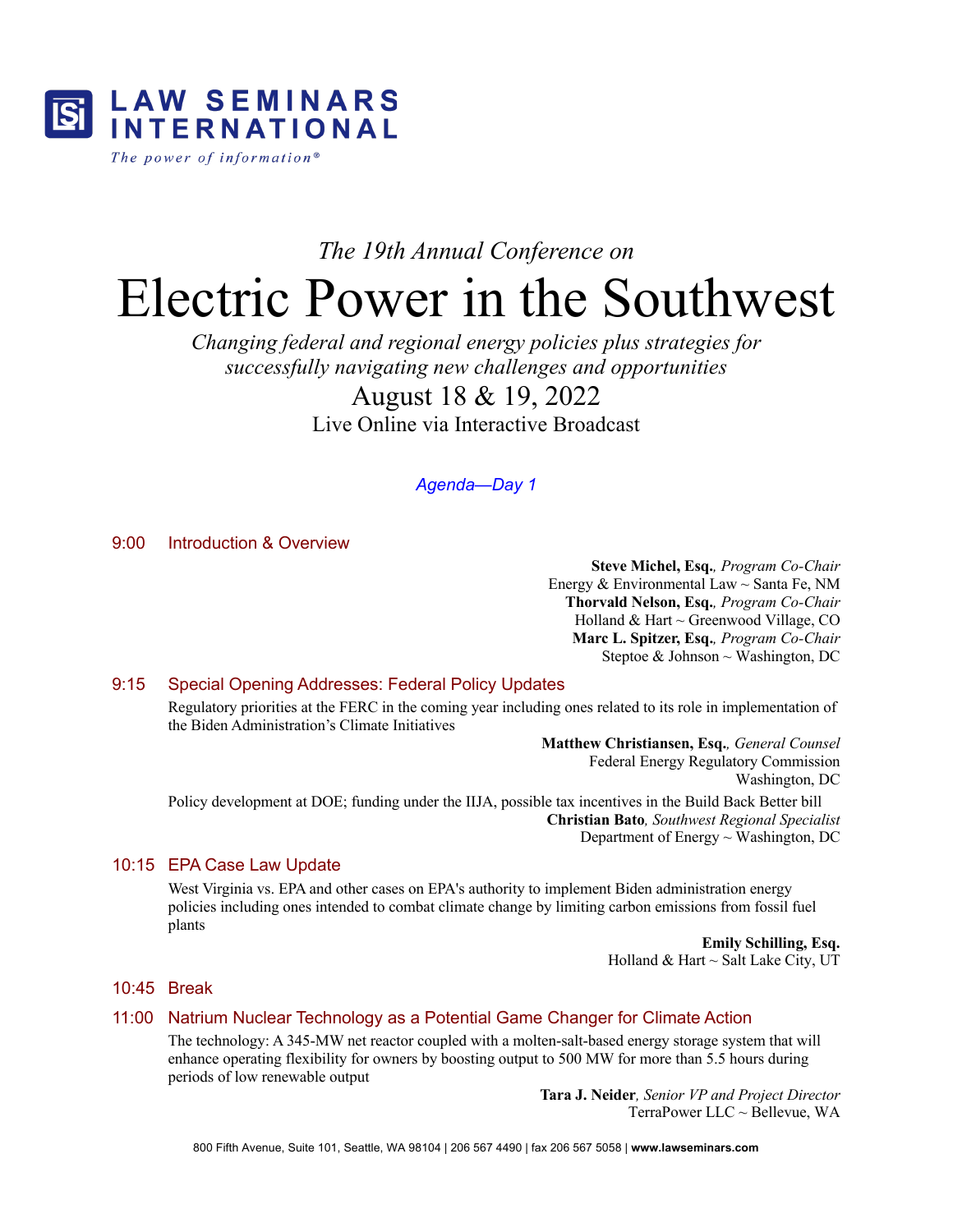Update on PacifiCorp's Natrium reactor demonstration project at a retiring coal plant in Wyoming: A fully functioning power plant intended to validate the design, construction, and operational features of the reactor

> **Chuck Tack***, VP of Nuclear Operations* PacifiCorp ~ Salt Lake City, UT

# 12:15 Lunch Break

| 1:15 |            | <b>Regional Legislative and Administrative Policy Developments</b>                      |
|------|------------|-----------------------------------------------------------------------------------------|
|      | Arizona    | Greg Patterson, CPA, Esq., Director<br>Arizona Competitive Power Alliance ~ Phoenix, AZ |
|      | Colorado   |                                                                                         |
|      |            | <b>Thorvald Nelson, Esq., Program Co-Chair</b>                                          |
|      | Nevada     |                                                                                         |
|      |            | <b>Robert Johnston, Esq., Policy Advisor</b>                                            |
|      |            | Nevada Senate Democratic Caucus $\sim$ Carson City, NV                                  |
|      | New Mexico |                                                                                         |
|      |            | Pat O'Connell.                                                                          |
|      |            | Senior Clean Energy Policy Analyst                                                      |
|      |            | Western Resource Advocates $\sim$ Santa Fe, NM                                          |
|      | Utah       |                                                                                         |
|      |            | Gary A. Dodge, Esq.                                                                     |
|      |            | Hatch James & Dodge $\sim$ Salt Lake City, UT                                           |

#### 3:00 Break

#### 3:15 Cost Allocation and Other New RTO Developments

Southwest Power Pool: Development of a voluntary Capacity Sharing Program as a compliment to the Energy Imbalance Market for energy for addressing anticipated capacity shortages in the Pacific Northwest and Rocky Mountain states

> **Kara Brighton Fornstrom, Esq.***, Director, State Regulatory Policy* Southwest Power Pool ~ Cheyenne, WY

RTO West: Progress towards a greenhouse gas accounting framework

**Vijay A. Satyal***, Regional Energy Markets Manager* Western Resource Advocates ~ Salt Lake City, UT

California Independent System Operator

**Stacey Crowley***, VP Regional and Federal Affairs* California Independent System Operator Folsom, CA

5:00 Adjourn Day 1

## *Agenda—Day 2*

# 9:00 Retail Choice and Customer-Driven Renewables: A Demand-Side Look at Contracting with Utilities and the Roles Regulators and RTOs Should Play

Community choice of supply resources as part of a climate action plan by local governments

**Jonathan Koehn***, Interim Director, Climate Initiatives* City of Boulder  $\sim$  Boulder, CO

Community solar programs that expand the benefits of rooftop solar to people in the community who do not have a rooftop or the financial ability to install solar panels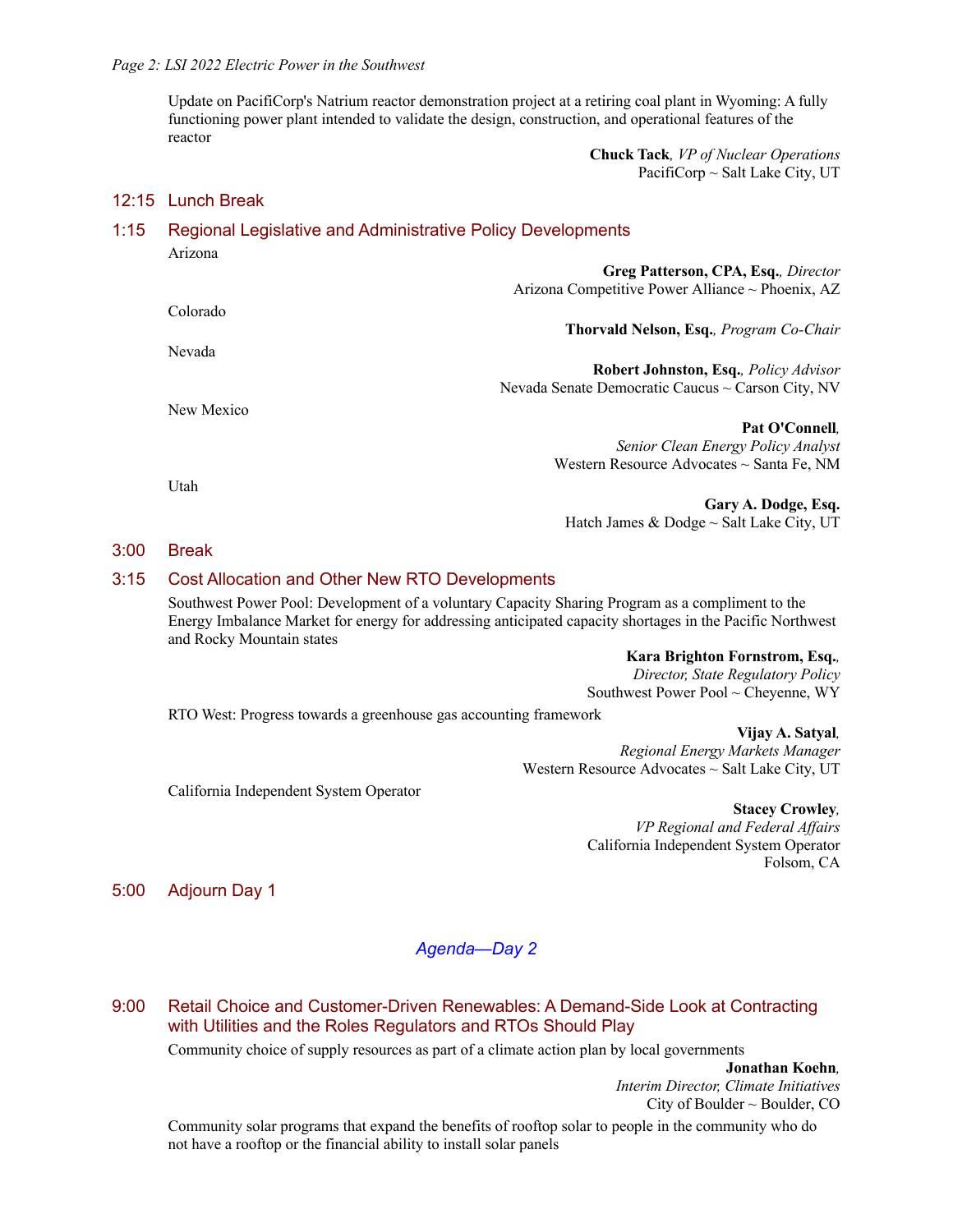#### 10:30 Break

#### 10:45 Supply Chain and other Resource Adequacy Issues: Their Impact on the Region's Ability to Bring New Facilities Online

Resource adequacy in the desert Southwest and the implications for utility resource planning; extent to which there are water constraints on energy choices

> **Nicolai Schlag***, Partner* Energy & Environmental Economics Inc San Francisco, CA

#### 11:30 Tribal Renewable Energy Development

Case study of the 1,500 MW/70 hour duration Carizzo Four Corners Hydroelectric Energy Storage Center, pumped hydro project on Navajo land

> **Thomas Conroy***, Co-Founder* Kinetic Power  $\sim$  Santa Fe, NM

#### 12:00 Lunch Break

#### 1:00 Hydrogen's Role for Generation and Transportation

Update on Clean Energy Holdings partnership agreement to build a 600MW wind farm in Colorado for the purpose of producing 'green' hydrogen including market analysis techniques to determine project viability **Nicholas Bair***, Chief Executive Officer*

Clean Energy Holdings ~ Laramie, WY

Infrastructure bill funding for hydrogen hubs in the US: The Western Four State MOU for a joint application for funding

**Glen Murrell, Ph.D.***, Executive Director* Clean Energy Holdings ~ Laramie, WY^Location

#### 3:00 Ethical Considerations

The interplay between professional responsibility rules for lawyers and government policies requiring consideration of impacts on historically disadvantaged people

> **Paul L. Biderman, Esq.** UNM Institute of Public Law ~ Santa Fe, NM **Catharyn A. Baird, Esq.***, CEO & Founder* EthicsGame ~ Greenwood Village, CO

#### 4:00 Evaluations and Adjourn

# *Who Should Attend*

Attorneys, industry executives, governmental officials, Tribal representatives, customer representatives and anyone else involved with energy development in the Southwest

#### *About the Conference*

This year's Electric Power in the Southwest conference will provide critical updates for energy law practitioners, industry executives, and regulators as the Southwestern states continue a transition to cleaner power, new market structures, and innovative technologies.

We will discuss the latest developments at FERC, the Department of Energy, and the EPA as federal policy makers look to implement the Biden Administration's Climate Initiatives.

State legislative and regulatory efforts are increasing taking the lead in defining energy policy objectives. You will hear about initiatives in Arizona, Colorado, Nevada, New Mexico, and Utah.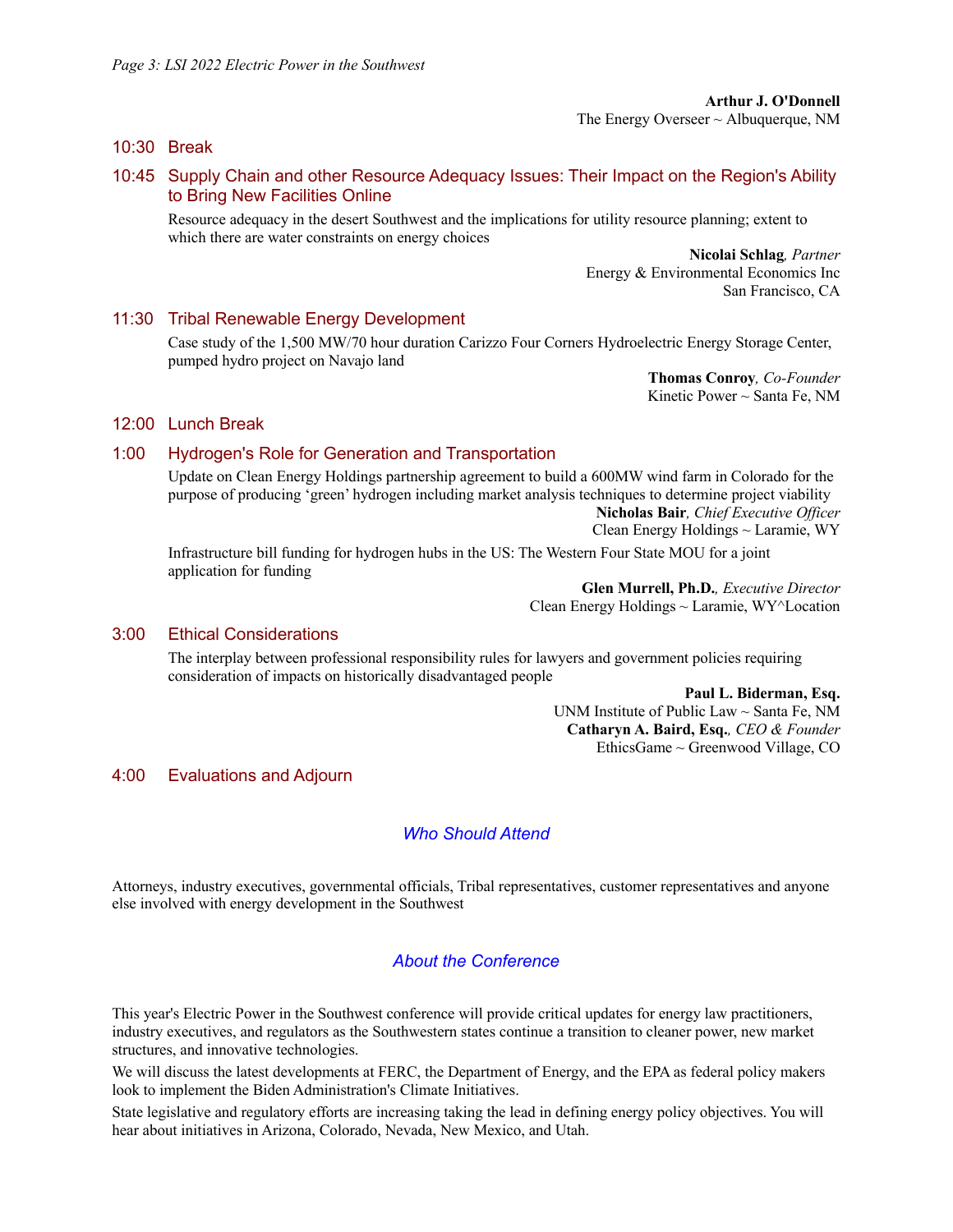#### *Page 4: LSI 2022 Electric Power in the Southwest*

New and exciting energy technologies will be discussed including a presentation on the Natrium nuclear technology in Wyoming and, in our second day, an exploration of innovations in the use of hydrogen as an energy source in the transportation sector.

We will analyze changing market structures in the Rocky Mountain West including presentations on regional transmission organizations, customer-driven renewable energy, and tribal renewable energy initiatives.

In the second day we will update attendees on current supply-chain constraints, Tribal renewable energy development, and hydrogen's role for generation and transportation.

Finally, the conference will include an ethics discussion on the interplay between energy policies and impacts on historically disadvantages people.

The topics we will cover and the speakers addressing them are extraordinary this year. Register soon!

 $\sim$  Steve Michel, Esq. of Energy & Environmental Law,

Thorvald Nelson, Esq. of Holland & Hart and

Marc L. Spitzer, Esq. of Steptoe & Johnson, Program Co-Chairs

# *Registration & Other Conference Information*

*Tuition:* Regular tuition for this program is \$995 with a group rate of \$895 each for two or more registrants from the same firm. For government employees, we offer a special rate of \$745. For Tribal members, public interest NGO's, students, and people in their job for less than a year, our rate is \$497.50. All rates include admission to all program sessions and course materials.

Make checks payable to Law Seminars International.

As an added value bonus, attendees will receive access to audio and video recordings of the program at no extra charge.

Financial aid is available to those who qualify. Contact our office for more information.

*Substitution & Cancellation:* You may substitute another person at any time. We will refund tuition, less a \$50 cancellation fee, if we receive your cancellation by 5:00 p.m. on Friday, August 12, 2022. After that time, we will credit your tuition toward attendance at another program or the purchase of an audio or video replay.

*Continuing Education Credit:* Live credits: This program qualifies for 11.90 (1 Ethics included) NM MCLE, 12.00 (1 Ethics included) WA MCLE, 12.00 (1 Ethics included) CA MCLE, 12.00 (1 Ethics included) UT MCLE credits. It also qualifies for 12.00 ABCEP environmental professional credits. Upon request, we will help you apply for CLE credits in other states and other types of credits.

*Time Shift Your Content:* Audio and video replay files, with course materials, are available for download or on a flash drive at the same price as live attendance. Files are available for downloading five business days after the program or from the date we receive payment. Flashdrive orders are sent via First Class mail within seven business days after the program or from the date we receive payment. The course materials alone are available for \$100.

# *Faculty*

**Steve Michel**, *Program Co-Chair*, is recently retired as the Deputy Director for the Clean Energy Program for Western Resource Advocates. His work primarily focused on advancing clean energy resources, such as renewables and energy efficiency, moving the power sector away from environmentally harmful fossil-fueled resources, and developing regulatory mechanisms for electric utilities to address climate change.

**Thorvald Nelson**, *Program Co-Chair*, is a partner at Holland & Hart where his clients include large electric consumers and electric consumer coalitions, independent power producers, renewable energy developers, and independent transmission developers. Before practicing law, he served as an economist with the Colorado Office of Consumer Counsel, where he served as a testifying expert on regulatory law and policy.

**Marc L. Spitzer**, *Program Co-Chair*, is a partner at Steptoe & Johnson. He represents utilities and energy companies before the Federal Energy Regulatory Commission (FERC), at state utility commissions, Congress, federal agencies, and state legislatures. He formerly served as a FERC commissioner, as Chairman of the Arizona Corporation Commission, and in the Arizona State Senate.

**Nicholas Bair** is Chief Executive Officer of Clean Energy Holdings, a renewable energy and technology firm, that provides program and construction management services. These include site evaluation, evaluation of financing, project design, permitting, and project operation.